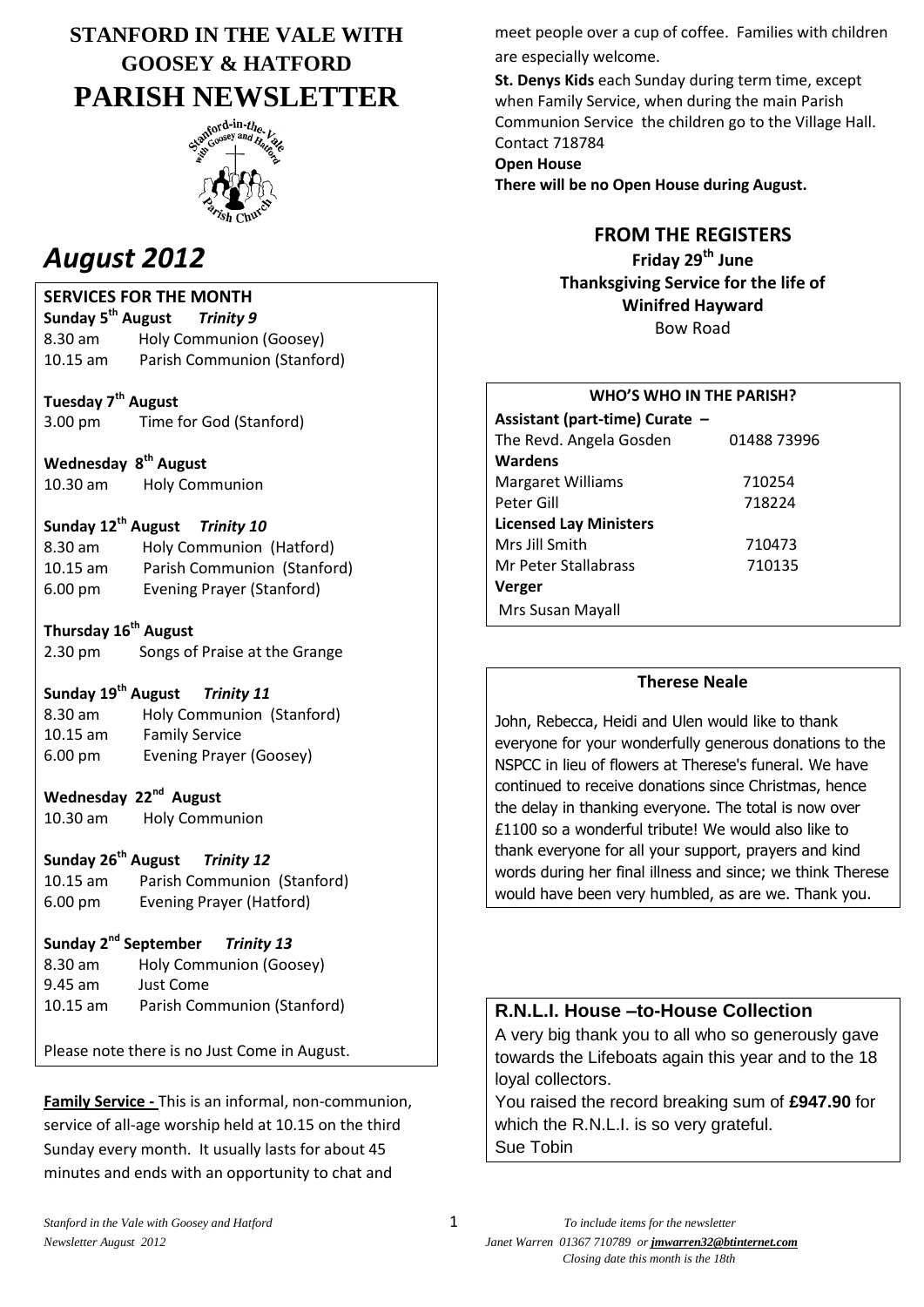# **THE WHITE HORSE MEDICAL PRACTICE** Flu Clinics

We will be offering flu clinics in late September and throughout October, including some Saturday mornings.

We will **NOT** be sending letters to every eligible patient this year, so if you have attended for a flu vaccination in a previous year please call to make an appointment. All patients aged over 65 and those under 65 who have chronic respiratory disease or asthma, heart disease, renal disease, liver disease, diabetes, neurological disease or who are immuno-suppressed or who are a carer for an elderly or disabled person, should have a flu vaccination.

All pregnant women are also recommended to have the vaccination.

If you think you are eligible please call 01367 242388 and make an appointment.

## *Wantage Health & Wellbeing Centre*

*(formerly Wantage Day Centre) 3 Course Meal for £5.00*

*Treat yourself to a hot, nutritious 3 course meal. Please book before 10:00am on the day. Monday - Friday for 12:00 Everyone Welcome – Please Pop In and Make New Friends Tel: (01235) 765934*

## **WHEELCHAIR LOAN**

Hopefully, by the time you read this, the weather will have changed and the forecast will be for lots of sunshine ... just the sort of weather for getting out and about. If you have difficulty in getting around – either permanently or temporarily – don't forget that you can borrow a wheelchair, free of charge, by calling 01367 710724. Loans can be for a few hours, or a few days, so don't miss out on summer outings, gentle strolls around the village or short holiday opportunities. Call us now.

**Stanford Art Group. Monday 13th August 2012.**

Meeting in the Village Hall at 7.15pm. Water Colour Landscape Demo by Jonathan Newey. All welcome, visitors £3. for more info 01367 710754

## **STANFORD IN THE VALE WOMEN'S INSTITUTE**

will meet on the **15th August at 2.15pm** onwards at the Village Hall Car Park for the Members' Get Together for afternoon tea by kind permission of Mrs.L.Beck to take place in her garden.

all enquiries:01367-718995

**U3A The University of the Third Age Faringdon & District U3A** A reminder to members that there will not be meeting in August.

Further information from Sylvia Bowley (Chairman) 01367 241296 [www.FaringdonU3A.org.uk](http://www.faringdonu3a.org.uk/)

# **CHATTERBOX**

Stanford's weekly drop-in cafe is open **every Thursday from 10.00am – 12.00am**

in the

# **Small Village Hall**

Take a break from the chores and have your 'elevenses' with us. Tea/coffee is only 45p - and you get a biscuit! Newspapers to read, books and jigsaws to borrow, sometimes greeting cards and homemade cakes are on sale and there is always local information available. Everyone is welcome.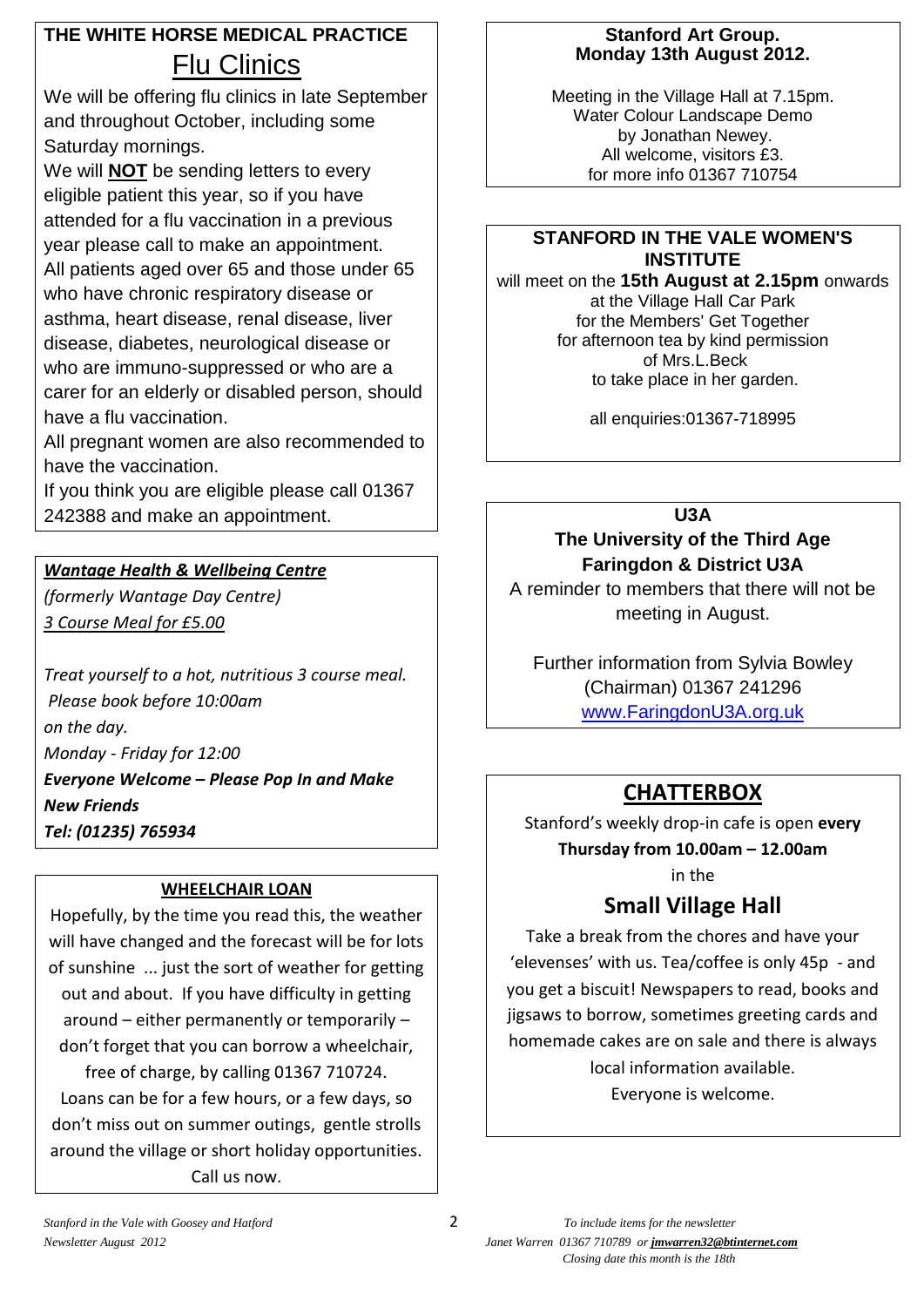#### **STANFORD-IN-THE-VALE GARDENING CLUB**

There will be no meeting of the club in August. The next meeting will be on September 26<sup>th</sup> and the talk will be on climbing plants. For further information contact Rosemary Packer tel. 01367 710445

## **Stanford in the Vale Twinning Association Summer Barbecue**

#### **Friday 31st August 2012**

Venue: The Courthill Centre, Courthill, Wantage, Oxfordshire OX12 9NE **From 6.30pm onwards.** 

included)

**Barbecue** starts at 7.00pm Adults: 6.00 Children: £3.00  $\sqrt{\sqrt{6}}$  (Glass of wine

Tickets can be obtained from: John Cave: 01367 718052 or Chris Lewis: 01367 710733

## **All Welcome!**

## **STANFORD IN THE VALE VILLAGE HALL HORTICULTURAL SHOW**

#### **Sunday September 2nd**

CLASSES FOR FLORAL ART, FLOWERS, FRUIT, VEGETABLES, DOMESTIC AND HANDICRAFT - PLUS CHILDREN'S CLASSES

OPEN TO THE PUBLIC 2.15pm RAFFLE, TOMBOLA, REFRESHMENTS etc. PRODUCE AUCTION AT 4.30pm

SCHEDULES AND ENTRY FORMS AVAILABLE FROM: JOHN SMITH, 5 NEVILLE WAY, STANFORD IN THE VALE (TEL.: 710494) OR: STANFORD CO-OP

# **i.VOLUNTEER**<br>COULD YOU?

#### **1 st Stanford in the Vale Scouting Group**

Flexible volunteering opportunities that fit around you

Do you have skills / experience that could help the local Scout Group? We are looking for people to fill a range of roles including leaders, helpers, fund raising and administrative, to help this thriving Group.

- Share your skills and experience
- Have fun and feel rewarded
- Learn new skills
- Make a difference

You can decide how nuch or how little time you give to Scouting

Call Gill Sharpe on 01235 770792 Or Andrew Croft on 01367 710573 or email [dc@kascouts.org.uk](mailto:dc@kascouts.org.uk)

<http://www.stanfordscouts.org/>

allo **SCOUTS** scouts.org.uk/join



This term we have taken part in the Barnardo's Toddle Waddle, celebrated Fathers Day through making Coconut Ice, had visits to the school, taken part in Stanford Primary School's Sports day, had road safety walks, made obstacle courses, drawn self-portraits, gone on a bug hunt, eaten produce from our growing garden and looked at the Olympics – Phew! So now it's the end of another busy year and time to wish our school leavers all the best in their new class. We feel that our children are ready and prepared for school. To all our remaining children we wish you all a great Summer holiday and look forward to seeing you all again in September!

**At Stanford Pre-school we offer sessions every day – Mondays till noon, all day Tuesday, Wednesday and Thursday, and until noon on Fridays.**

**If you would like to join us in September please look on our website where enrolment forms can be downloaded:** 

**[www.stanfordpreschool.org](http://www.stanfordpreschool.org/)**